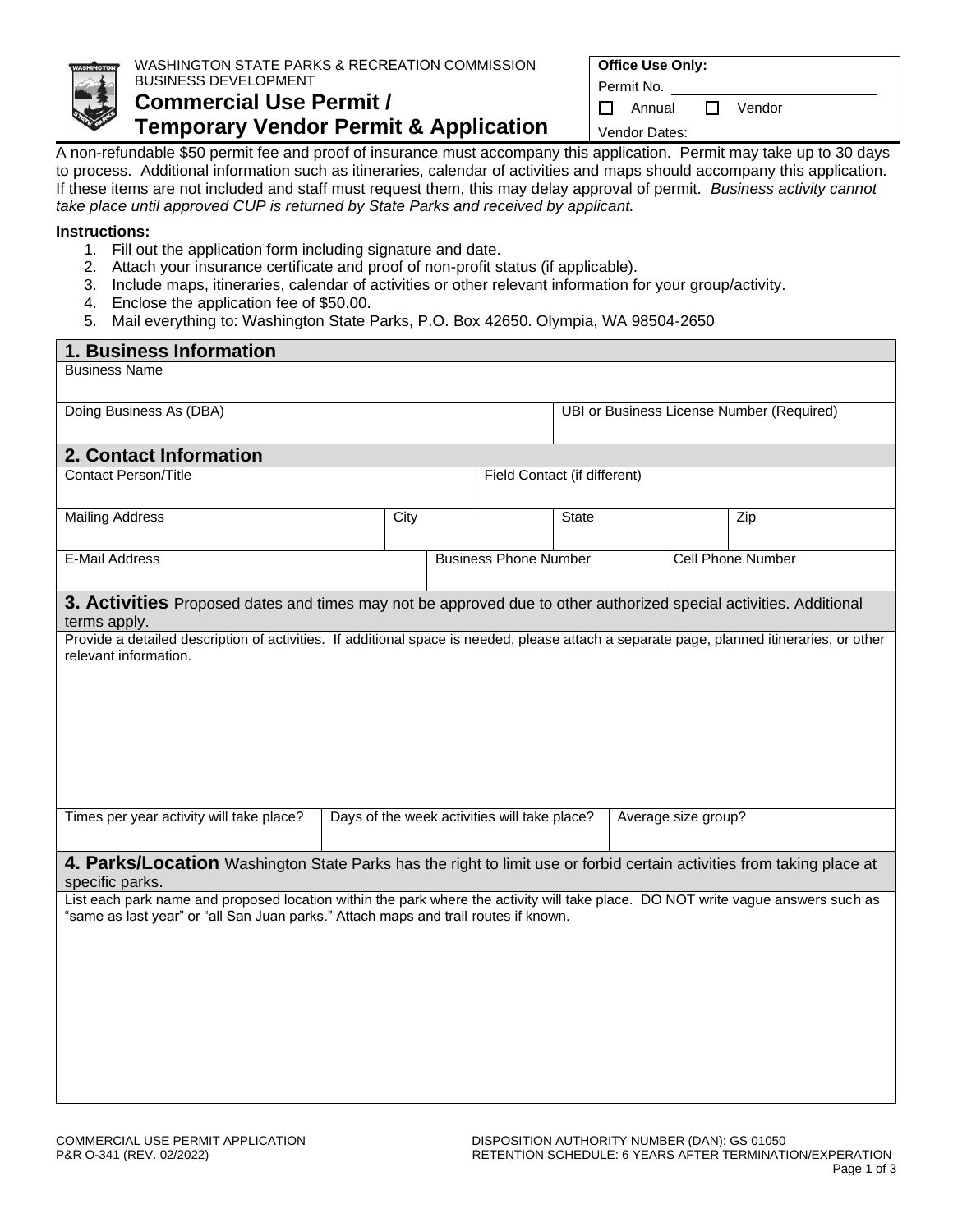**Permittee Acknowledgment:** I attest that the information submitted on this form and any attachments are true, complete, and accurate to the best of my knowledge. By signing this form, the permittee, its agents and employees agree to conduct the authorized activities under this permit in accordance with the attached terms and conditions and any special terms that are incorporated upon the issuance of this permit. Any violation of the terms and conditions or false information presented constitute grounds for revocation of this permit.

| Signature of Permittee                                                  |                             | Date |                         |                                     |              |
|-------------------------------------------------------------------------|-----------------------------|------|-------------------------|-------------------------------------|--------------|
| <b>Office Use Only:</b><br>$\Box$ Approved $\Box$ Approved with Changes | □ Additional Terms □ Denied |      | Date:<br>End of Season: | <b>Accounting</b><br>$CJ#$ or $CCH$ | Amount Paid: |
| Signature of Authorized State Representative                            | Date                        |      |                         |                                     |              |

## **GENERAL TERMS AND CONDITIONS**

- 1. **Term.** This permit is good for one calendar year (January December).
- 2. **Fees – Annual Permit Holders.** For Profit Businesses: \$2 per person, per day, per park. Non-Profit Businesses: \$1 per person, per day, per park. Per person charge shall include staff and clients.
- 3. **Fees – Temporary Vendors.** No per person charge shall apply. Other fees may be charged depending on type of vendor/event. Permit and fee are good only for dates shown on the face of this permit. A new application and permit fee is required for each event vendor will participate in.
- 4. **End of Season Report.** Permittee shall document all usage on an End of Season Usage Report and submit to State Parks no later than one month after activities have ended for the season. An annual CUP will not be issued for subsequent years until State Parks receives the End of Season Usage Report and payment fees for prior years. This report is due whether you conducted activities in a state park or not. Temporary vendors are excluded from this term.
- 5. **Business Transactions.** This permit does not authorize the permittee to solicit business, advertise, collect fees, or sell any goods or services on property owned or managed by State Parks. This includes, but not limited to: receiving or exchanging money or compensation by barter, cash, credit card, or other financial instrument; entering into any contracts or rental agreements; soliciting for signatures, waivers, or hold harmless agreements from business customers. The Permittee shall make no representation to the public that said Permittee is authorized to transact business on State Parks property by virtue of this Permit. Temporary vendors are excluded from this term.
- 6. **Advertising.** The Permittee shall display no signs, banners, or other advertisements for the purpose of soliciting business on property owned or managed by Washington State Parks. Logos and signs painted or attached to vehicles are permissible, provided they are permanently affixed. The Permittee shall not distribute any brochures, flyers, or other promotional literature on property owned or managed by State Parks. Temporary vendors are excluded from this term.
- 7. **Non-Exclusive Use.** This permit shall not be construed as limiting the rights of State Parks to issue similar permits for the same or similar activities in the area covered by this permit. The Permittee shall have no exclusive rights, privileges, or possessory interest to use State Parks owned or managed property, including, but not limited to, parking spaces, staging areas, trail areas, picnic and kitchen shelters, campsites, docks, piers, floats, watercraft launching or water areas. Furthermore, the Permittee shall have no exclusive rights or privileges to conduct the given activity on State Parks owned or managed areas.
- 8. **Lawful Operations.** The permittee agrees to operate in accordance with all local, state, and federal laws and regulations. The issuance of this authorization does not alleviate the necessity of the permittee to obtain all required local, state, and federal licenses, tags, permits, registrations, and certifications that are applicable to the permittee's activities. Permittee shall ensure compliance by its employees, agents, contractors, subcontractors, licensees, or invitees.
- 9. **Protection of Public Health, Safety, and Welfare.** The permittee shall exercise diligence in protecting the health, safety, and welfare of clients and the general public. Washington State Parks may require the permittee to submit copies of applicable industry standards and require the permittee to adhere to those standards.